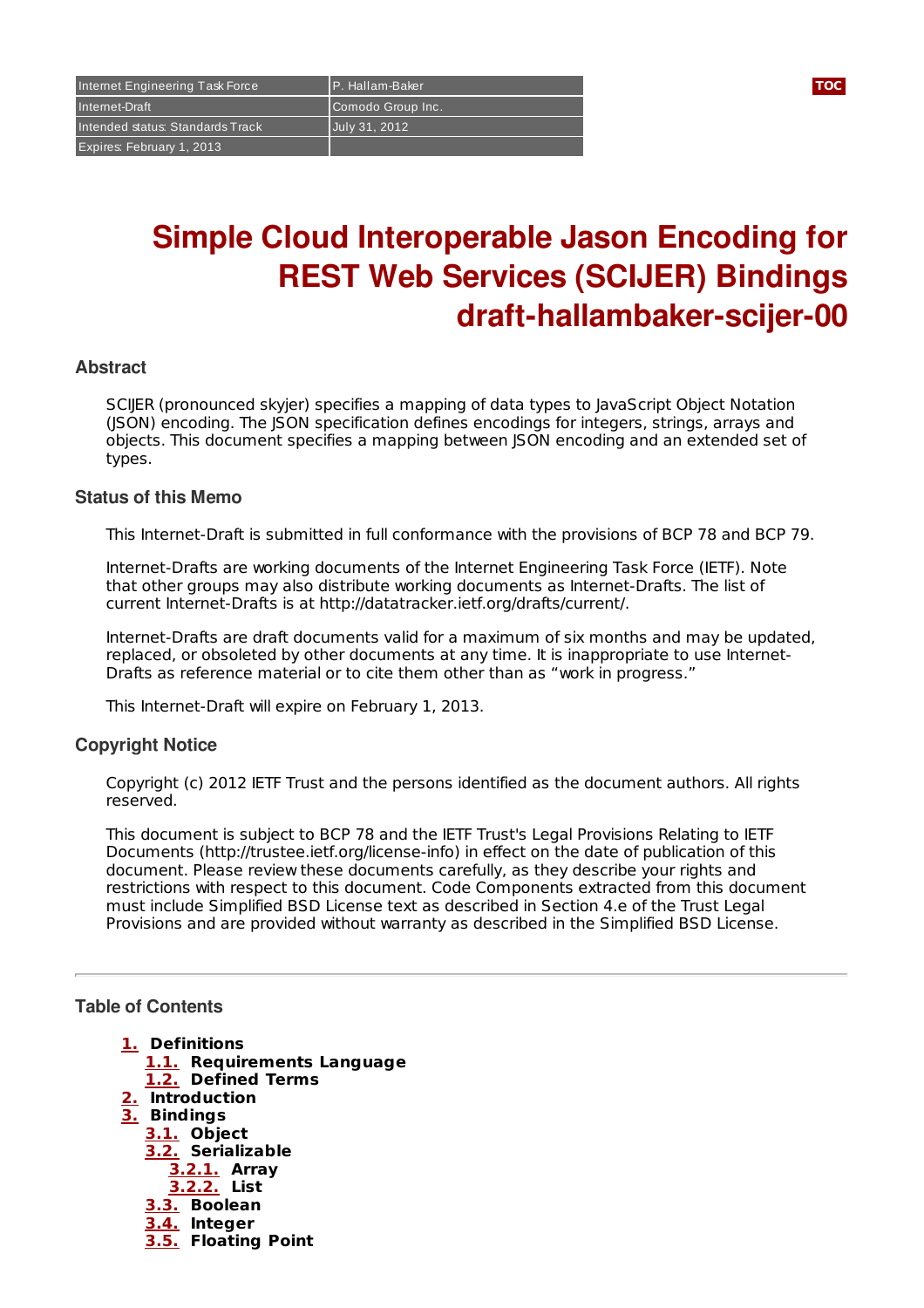

# <span id="page-1-1"></span><span id="page-1-0"></span>**1. Definitions**

#### **1.1. Requirements Language**

The key words "MUST", "MUST NOT", "REQUIRED", "SHALL", "SHALL NOT", "SHOULD", "SHOULD NOT", "RECOMMENDED", "MAY", and "OPTIONAL" in this document are to be interpreted as described in **[\[RFC2119\]](#page-5-1)**.

#### <span id="page-1-2"></span>**1.2. Defined Terms**

<span id="page-1-3"></span>The following terms are used in this document:

### **2. Introduction**

JSON is a format for encoding data structures in UTF8 text format with similar capabilities to XML and ASN.1 but with lower coding overhead. Unlike XML and ASN.1, JSON does not have a schema language.

This draft defines a mapping between JSON data types and programming language types that MAY be used as the basis for a schema language definition.

## <span id="page-1-4"></span>**3. Bindings**

<span id="page-1-5"></span>Specify conversions between JSON encoding and C, C# and Java types.

# **3.1. Object**

<span id="page-1-6"></span>**ISON**  $\overline{C}$  $C#$ Java

**[TOC](#page-0-0)**

**[TOC](#page-0-0)**

## **[TOC](#page-0-0)**

# **[TOC](#page-0-0)**

# **[TOC](#page-0-0)**

**[TOC](#page-0-0)**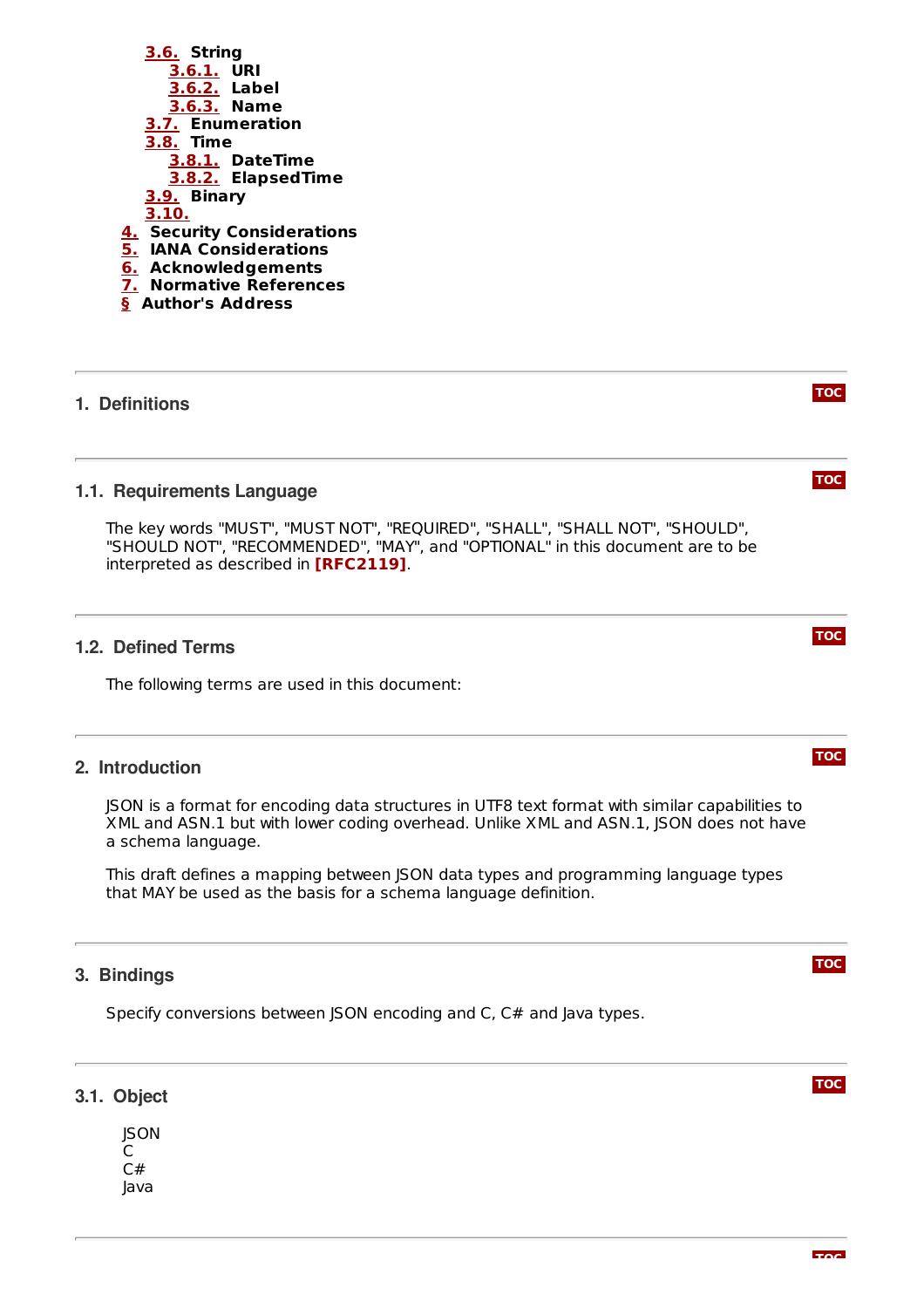<span id="page-2-0"></span>

| 3.2.1. Array |  |  |  |
|--------------|--|--|--|
| <b>JSON</b>  |  |  |  |
| $\mathsf{C}$ |  |  |  |
| C#           |  |  |  |
| Java         |  |  |  |
|              |  |  |  |
|              |  |  |  |
| 3.2.2. List  |  |  |  |
|              |  |  |  |
| <b>JSON</b>  |  |  |  |
| $C$<br>$C#$  |  |  |  |
|              |  |  |  |

<span id="page-2-1"></span>Java

# <span id="page-2-2"></span>**3.3. Boolean**

JSON true | false  $\mathsf{C}$ int C# bool C# boolean

# <span id="page-2-3"></span>**3.4. Integer**

JSON

number without decimal point C, C#, Java int or long

# <span id="page-2-4"></span>**3.5. Floating Point**

JSON

number with decimal point C, C#, Java float or double

# <span id="page-2-5"></span>**3.6. String**

The String type maps to the JSON string encoding. The following subtypes are defined to represent commonly used syntactic restrictions.

JSON

String encoding

C char \* [NB must use appropriate wrappers to encode/decode UTF8] C#, Java

**[TOC](#page-0-0)**

**[TOC](#page-0-0)**

**[TOC](#page-0-0)**

# **[TOC](#page-0-0)**

#### **[TOC](#page-0-0)**

# **[TOC](#page-0-0)**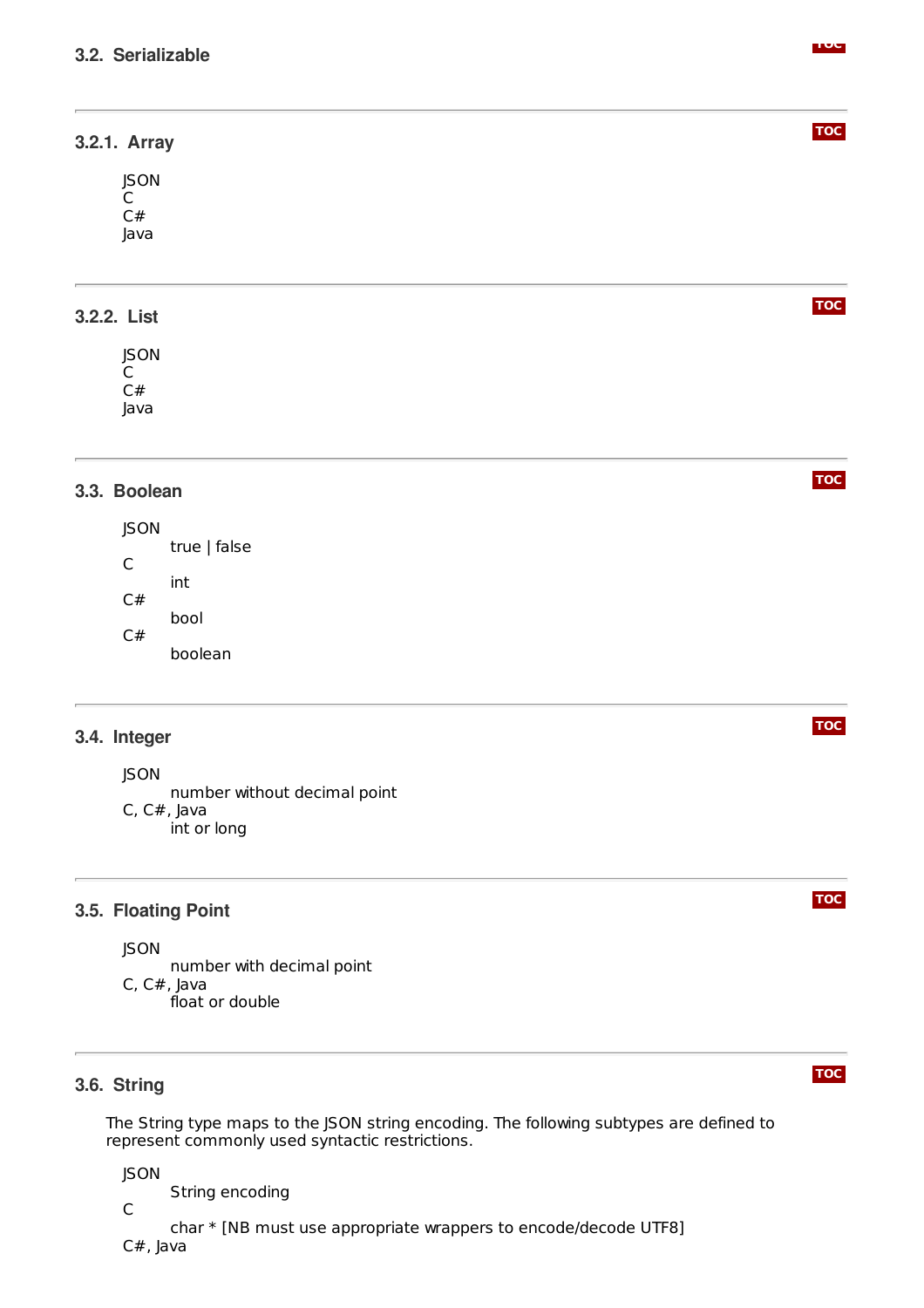String URI

Label

Name

# <span id="page-3-0"></span>**3.6.1. URI**

<span id="page-3-1"></span>A URI is a string that contains a URI as specified in **[\[RFC3986\]](#page-5-2)**.

# **3.6.2. Label**

A label is a string that MUST NOT contain any ASCII character other than digits (0-9), alphabetic (a-z, A-Z), underscore or dash. All other UNICODE characters are permitted.

The Label type provide a means of avoiding content injection attacks by ensuring that a field does not contain characters commonly used as control characters in scripting languages.

# <span id="page-3-2"></span>**3.6.3. Name**

A Name is a sequence of Labels separated by period characters '.'.

Note that the syntactic restriction of a Name is not exactly the same as the restriction on a DNS address.

# <span id="page-3-3"></span>**3.7. Enumeration**

<span id="page-3-4"></span>An enumeration is encoded as a Label.

# **3.8. Time**

SSCIIER supports two encodings

DateTime

A string encoded in [\[RFC3339\]](#page-5-3) format. This provides a human readable representation.

ElapsedTime

A number that represents the number of seconds that have elapsed since January 1, 0001 at 00:00:00.000 in the Gregorian calendar. Decimals MAY be used to represent time intervals of less than a second.

Conversion between the two encodings MUST be informed by the times at which leap seconds were introduced into the UTC coding. This creates a challenge in the case that a device only has access to time in one form but not the other.

<span id="page-3-5"></span>In order to address this problem, implementations MUST accept time values encoded in either format and SHOULD emit the encoding specified in the schema.





**[TOC](#page-0-0)**



**[TOC](#page-0-0)**

**[TOC](#page-0-0)**

**[TOC](#page-0-0)**

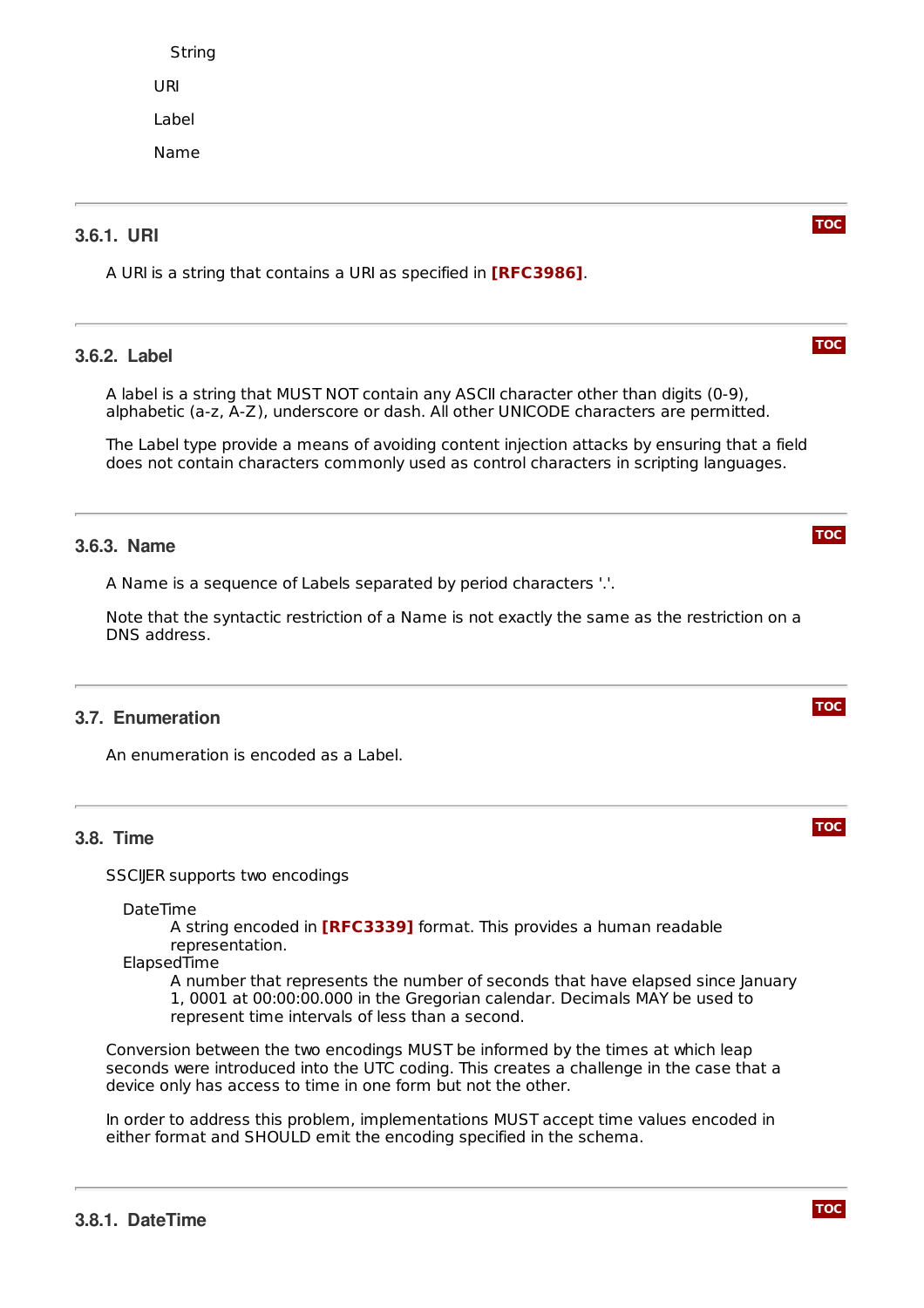**ISON** String [Encoded in **[\[RFC3339\]](#page-5-3)** format.] C System dependent C# DateTime Java

Date

Represents a date and time in the Gregorian callendar using the format described in . **[\[RFC3339\]](#page-5-3)**

### <span id="page-4-0"></span>**3.8.2. ElapsedTime**

**JSON** Number  $\mathsf{C}$ System dependent C# DateTime Java Date

A number that represents the number of seconds that have elapsed since January 1, 0001 at 00:00:00.000 in the Gregorian calendar. Decimals MAY be used to represent time intervals of less than a second.

**[TOC](#page-0-0)**

**[TOC](#page-0-0)**

**[TOC](#page-0-0)**

**[TOC](#page-0-0)**

**[TOC](#page-0-0)**

**[TOC](#page-0-0)**

**[TOC](#page-0-0)**

<span id="page-4-1"></span>

| 3.9. | <b>Binary</b> |
|------|---------------|
|------|---------------|

JSON String [Base64 encoding of binary data]  $\mathsf{C}$ {unsigned char \*, length} C#, Java byte []

# <span id="page-4-3"></span><span id="page-4-2"></span>**3.10.**

# <span id="page-4-4"></span>**4. Security Considerations**

# <span id="page-4-5"></span>**5. IANA Considerations**

### **6. Acknowledgements**

<span id="page-4-6"></span>The name of this draft was inspired by Mark Nottingham.

### **7. Normative References**